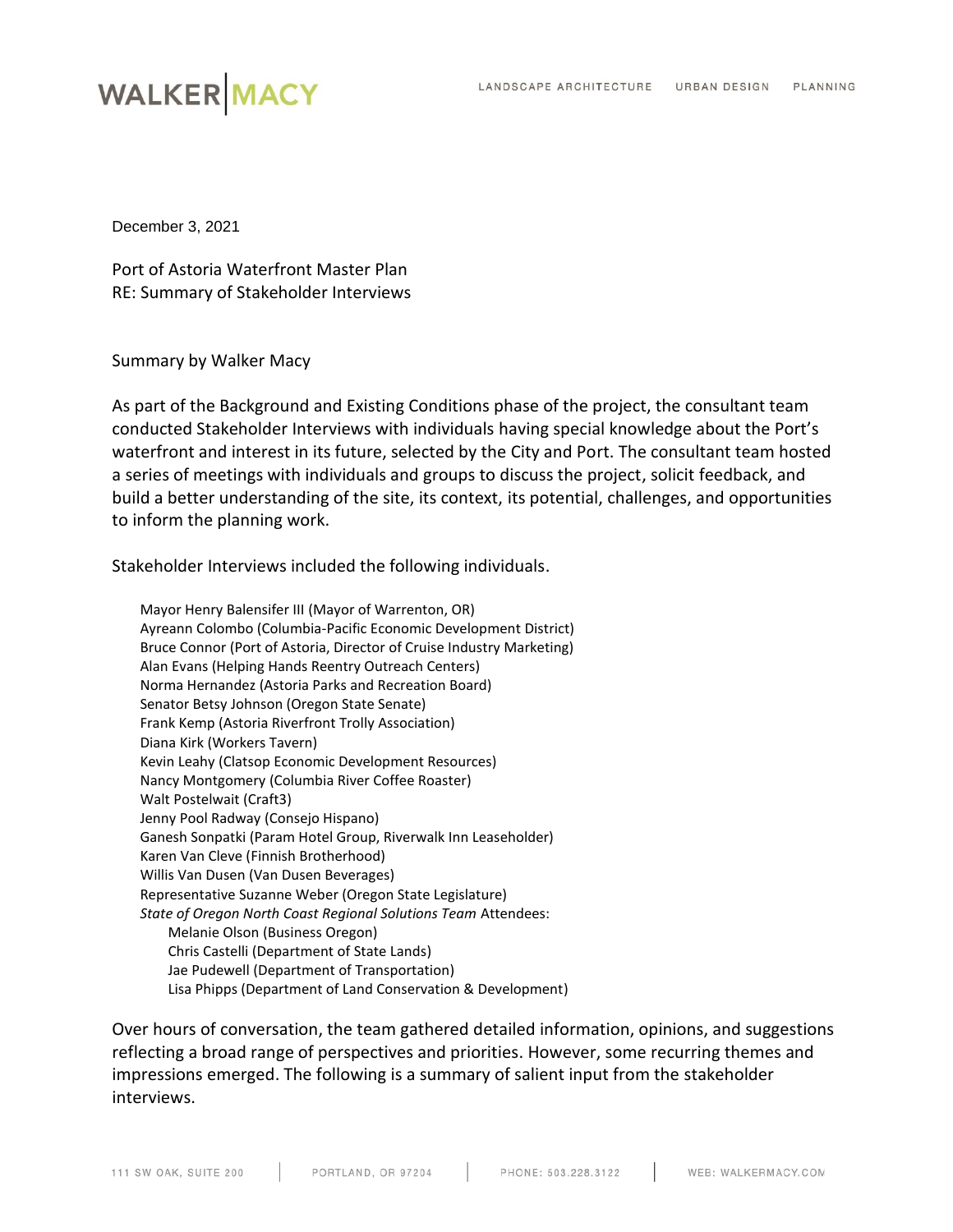Port of Astoria Waterfront Master Plan – Summary of Stakeholder Interviews Page 2 of 3

### **Significance**

- This is a very important site and opportunity for Astoria; it could be part of a "renaissance" for the city. The site deserves an inspired vision and durable, strategic, long-term plan to achieve it.
- There is a great pride in this community and a desire to celebrate Astoria's heritage and community spirit. The site itself has meaning to many people, as a connection to the river and the city's maritime history.
- The site's redevelopment warrants attention and support at the state and federal levels.

## **Working Waterfront**

- The Port of Astoria is a working waterfront. It is important that the City's zoning regulations do not challenge or impair the Port's ability to maintain and expand industrial uses and supportive businesses on its property, in order to continue as a viable generator of economic growth and prosperity for the region.
- Utilizing a small portion of the property for business incubators would help support local entrepreneurs. Businesses incubated on the site would include maritime-based industrial and light manufacturing startups.
- It is important to recognize that this region has little land still available for waterdependent industrial uses. Pier 1 land is very valuable and should be preserved for industrial use.
- The Port should take a long-term look at the future of water-dependent industries, and any development should keep Pier 1 flexible for changing industrial markets and uses, such as manufacturing and assembly related to emerging technologies, and services for the ships that transport those materials.

#### **West Mooring Basin Marina**

- The West Mooring Basin Marina is the most visible and public part of the Port site.
- The West Mooring Basin Marina and sport fishing industry are important to the economic support of local business. Over the years, the marina has lost crucial support services like ice supply, fish processing, and bait. These should be replaced, to support sport fishing, fishermen, and the economy fueled by their business.
- The fishing opportunities and views of the river and bridge warrant a modern, upscale hotel overlooking the West Mooring Basin Marina. Options for longer-term rentals, more amenities, small conference space, and more commercial activity would increase occupancy during the off-season.